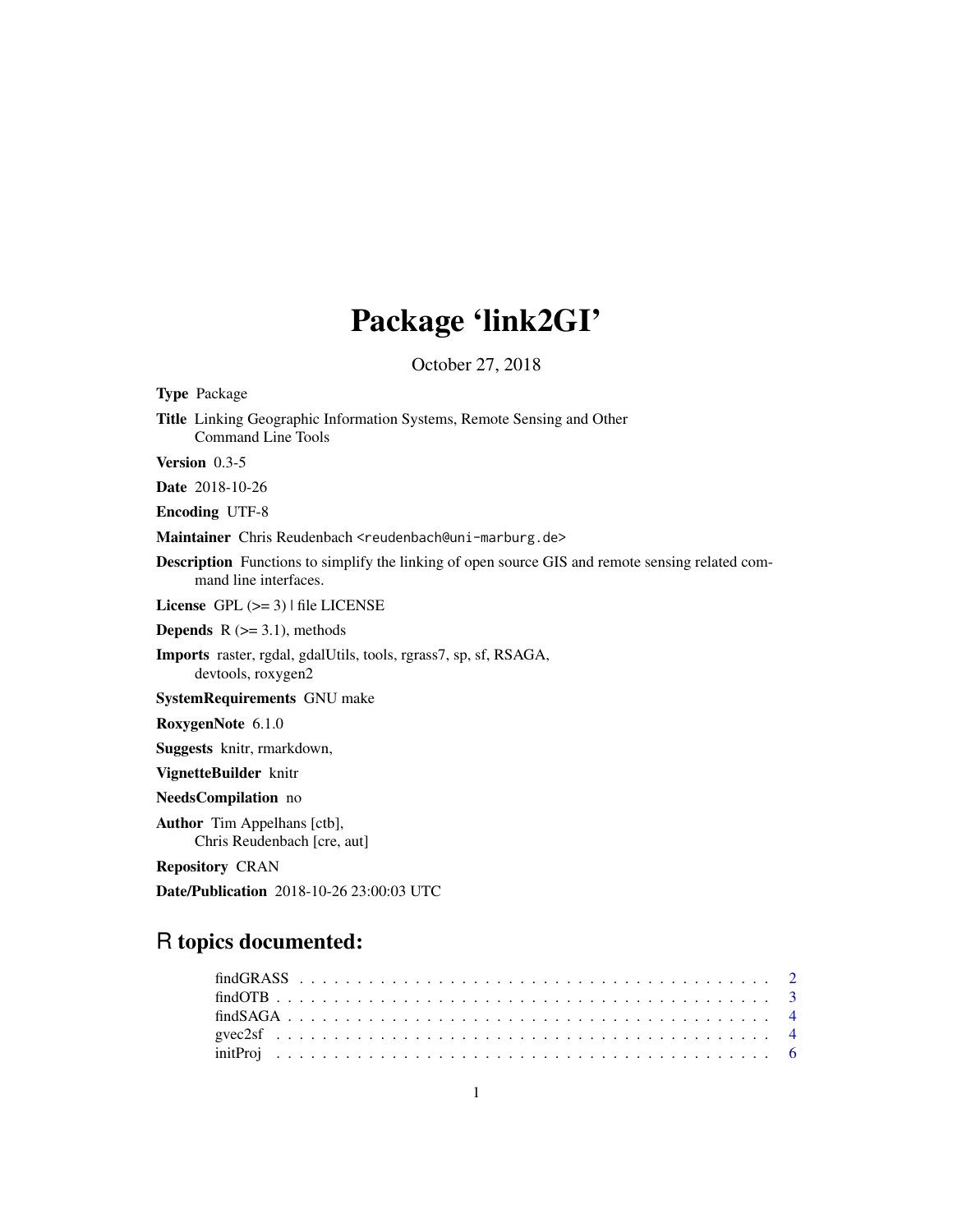#### <span id="page-1-0"></span>2 findGRASS

| Index |  |
|-------|--|

findGRASS *Search recursivly existing 'GRASS GIS' installation(s) at a given drive/mountpoint*

#### Description

Provides an list of valid 'GRASS GIS' installation(s) on your 'Windows' system. There is a major difference between osgeo4W and stand\_alone installations. The functions trys to find all valid installations by analysing the calling batch scripts.

#### Usage

```
findGRASS(searchLocation = "default", ver_select = FALSE,
 quiet = TRUE)
```
#### Arguments

|            | searchLocation drive letter to be searched, for Windows systems default For Windows Systems<br>it is mandatory to use Capitel letters with colon only is $C:$ , for Linux systems<br>default is /usr. |
|------------|-------------------------------------------------------------------------------------------------------------------------------------------------------------------------------------------------------|
| ver select | boolean default is FALSE. If there is more than one 'SAGA GIS' installation<br>and ver_select = TRUE the user can select interactively the preferred 'SAGA<br>GIS' version                            |
| quiet      | boolean switch for supressing console messages default is TRUE                                                                                                                                        |

#### Value

A dataframe with the 'GRASS GIS' root folder(s), version name(s) and installation type code(s)

#### Author(s)

Chris Reudenbach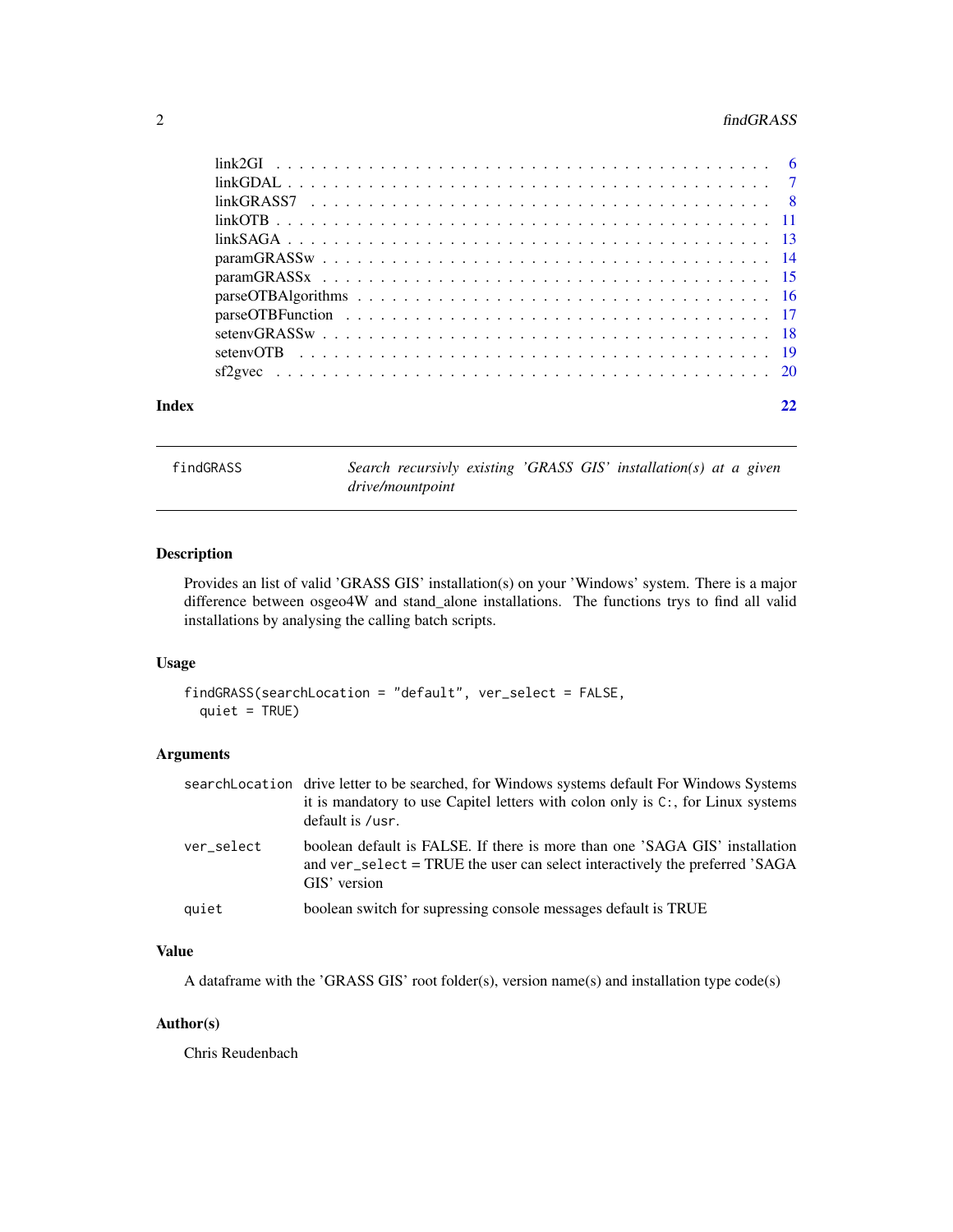#### <span id="page-2-0"></span>findOTB 3

#### Examples

```
## Not run:
# find recursively all existing 'GRASS GIS' installation folders starting
# at the default search location
findGRASS()
## End(Not run)
```
findOTB *Search recursivly existing 'Orfeo Toolbox' installation(s) at a given drive/mountpoint*

#### Description

Provides an list of valid 'OTB' installation(s) on your 'Windows' system. There is a major difference between osgeo4W and stand\_alone installations. The functions trys to find all valid installations by analysing the calling batch scripts.

#### Usage

findOTB(searchLocation = "default", quiet = TRUE)

#### Arguments

|       | search Location drive letter to be searched, for Windows systems default is $C:$ , for Linux systems |
|-------|------------------------------------------------------------------------------------------------------|
|       | default is /usr.                                                                                     |
| auiet | boolean switch for supressing console messages default is TRUE                                       |

#### Value

A dataframe with the 'OTB' root folder(s), and command line executable(s)

#### Author(s)

Chris Reudenbach

#### Examples

```
## Not run:
# find recursively all existing 'Orfeo Toolbox' installations folders starting
# at the default search location
findOTB()
```
## End(Not run)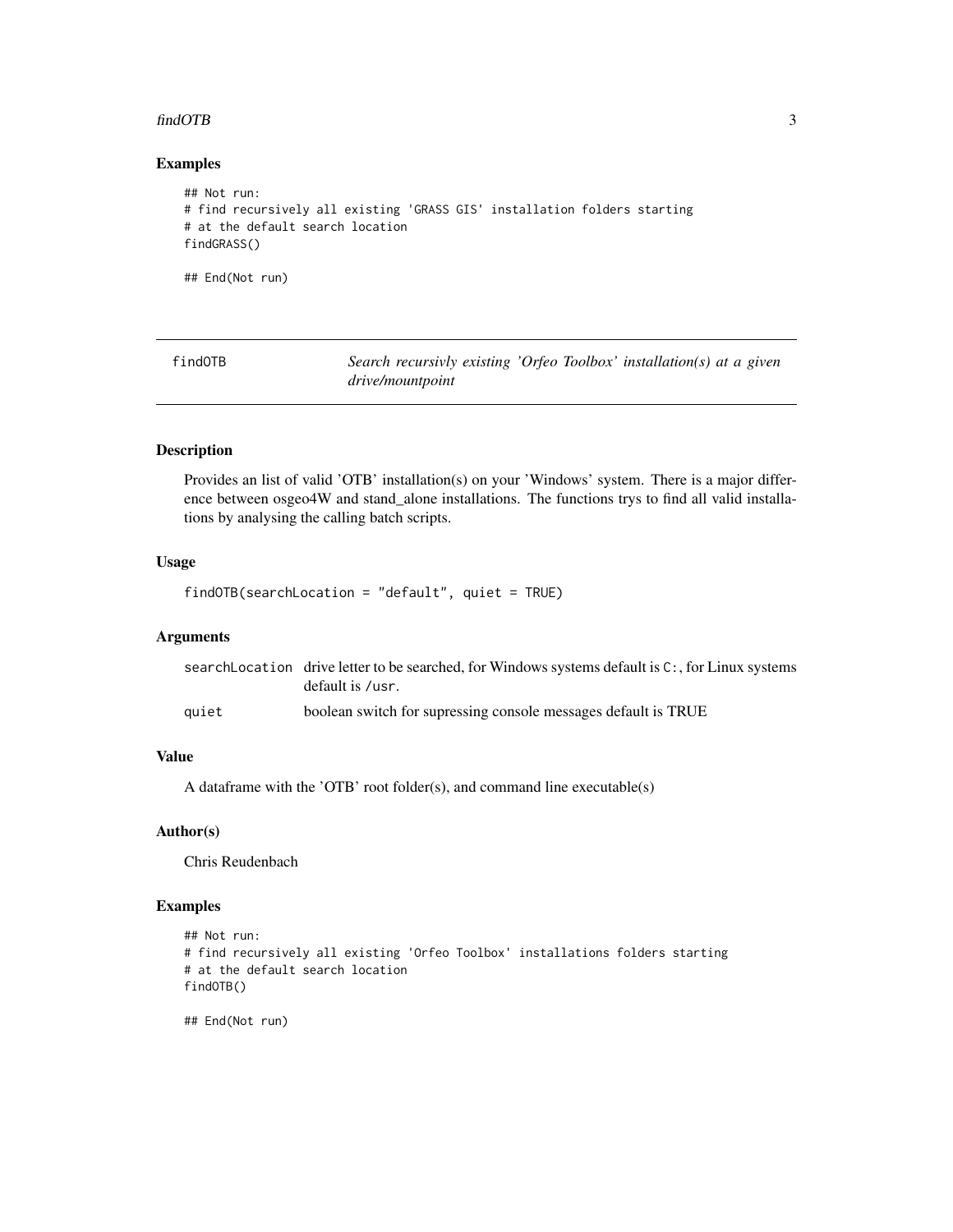<span id="page-3-0"></span>

#### Description

Provides an list of valid 'SAGA GIS' installation(s) on your 'Windows' system. There is a major difference between osgeo4W and stand\_alone installations. The functions trys to find all valid installations by analysing the calling batch scripts.

#### Usage

```
findSAGA(searchLocation = "default", quiet = TRUE)
```
#### Arguments

|       | search Location drive letter to be searched, for Windows systems default is $C:$ , for Linux systems |
|-------|------------------------------------------------------------------------------------------------------|
|       | default is /usr.                                                                                     |
| auiet | boolean switch for supressing console messages default is TRUE                                       |

#### Value

A dataframe with the 'SAGA GIS' root folder(s), version name(s) and installation type code(s)

#### Author(s)

Chris Reudenbach

#### Examples

```
## Not run:
# find recursively all existing 'SAGA GIS' installation folders starting
# at the default search location
findSAGA()
```
## End(Not run)

| gvec2sf | Converts from an existing GRASS 7 environment an arbitrary vector |
|---------|-------------------------------------------------------------------|
|         | dataset into a sf object                                          |

#### Description

Converts from an existing GRASS 7 environment an arbitrary vector dataset into a sf object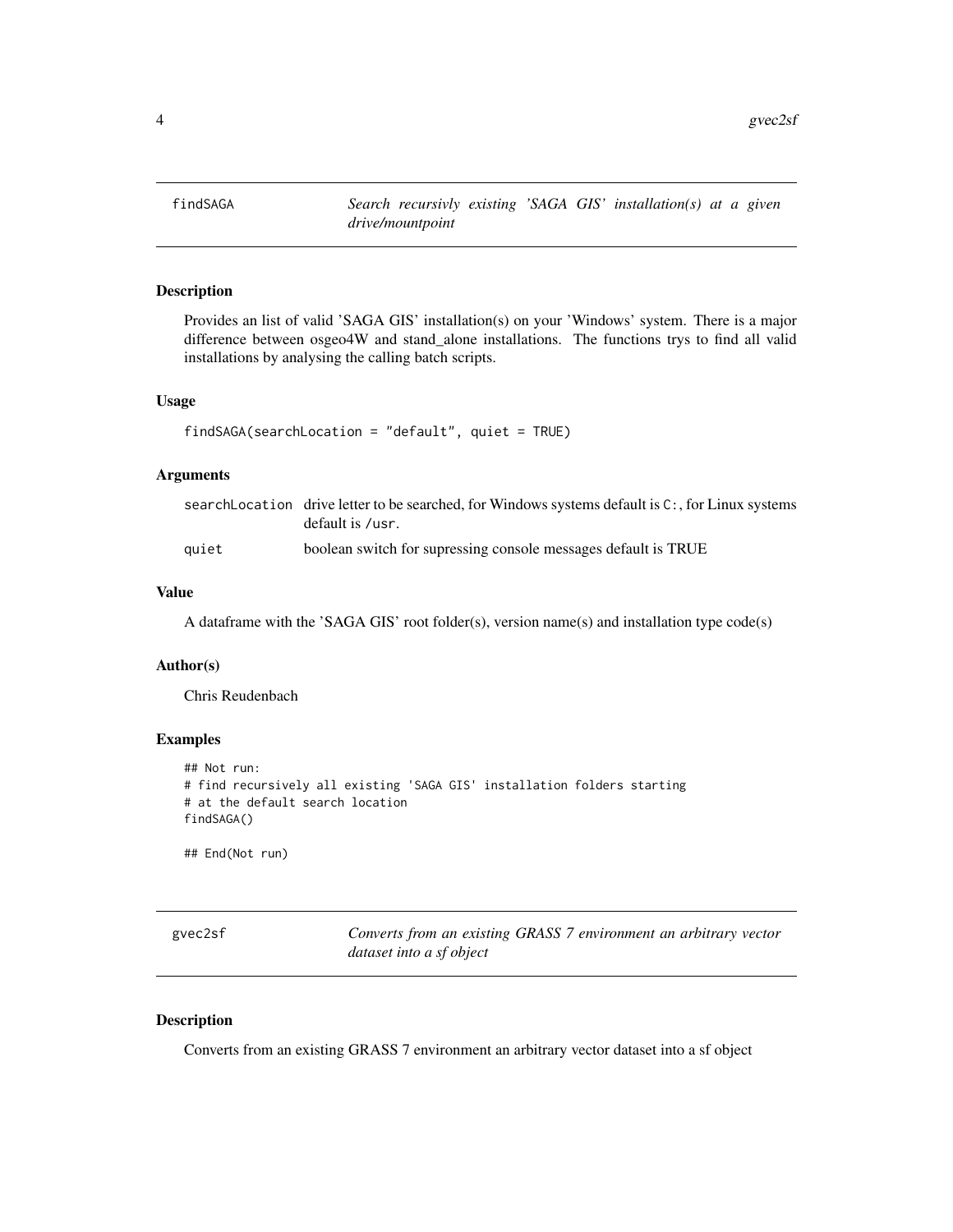#### <span id="page-4-0"></span> $\frac{\text{g}\text{vec}2\text{s}}{5}$

#### Usage

gvec2sf(x, obj\_name, gisdbase, location, gisdbase\_exist = TRUE)

#### Arguments

| $\mathsf{x}$ | sf object corresponding to the settings of the corresponding GRASS container     |
|--------------|----------------------------------------------------------------------------------|
| obj_name     | name of GRASS layer                                                              |
| gisdbase     | GRASS gisDbase folder                                                            |
| location     | GRASS location name containing obj_name)                                         |
|              | gisdbase_exist logical switch if the GRASS gisdbase folder exist default is TRUE |

#### Note

have a look at the [sf](#page-0-0) capabilities to read direct from sqlite

#### Author(s)

Chris Reudenbach

#### Examples

```
## Not run:
## example
# get meuse data as sf object
require(sf)
meuse_sf = st_as_sf(meuse,
                   coords = c("x", "y"),
                   crs = 28992,
                   agr = "constant")
# write data to GRASS and create gisdbase
sf2gvec(x = meuse_s f,obj_name = "meuse_R-G",
          gisdbase = "~/temp3",
          location = "project1")
# read from existing GRASS
gvec2sf(x = meuse_s f,obj_name = "meuse_R-G",
          gisdbase = "~/temp3",
         location = "project1")
```
## End(Not run)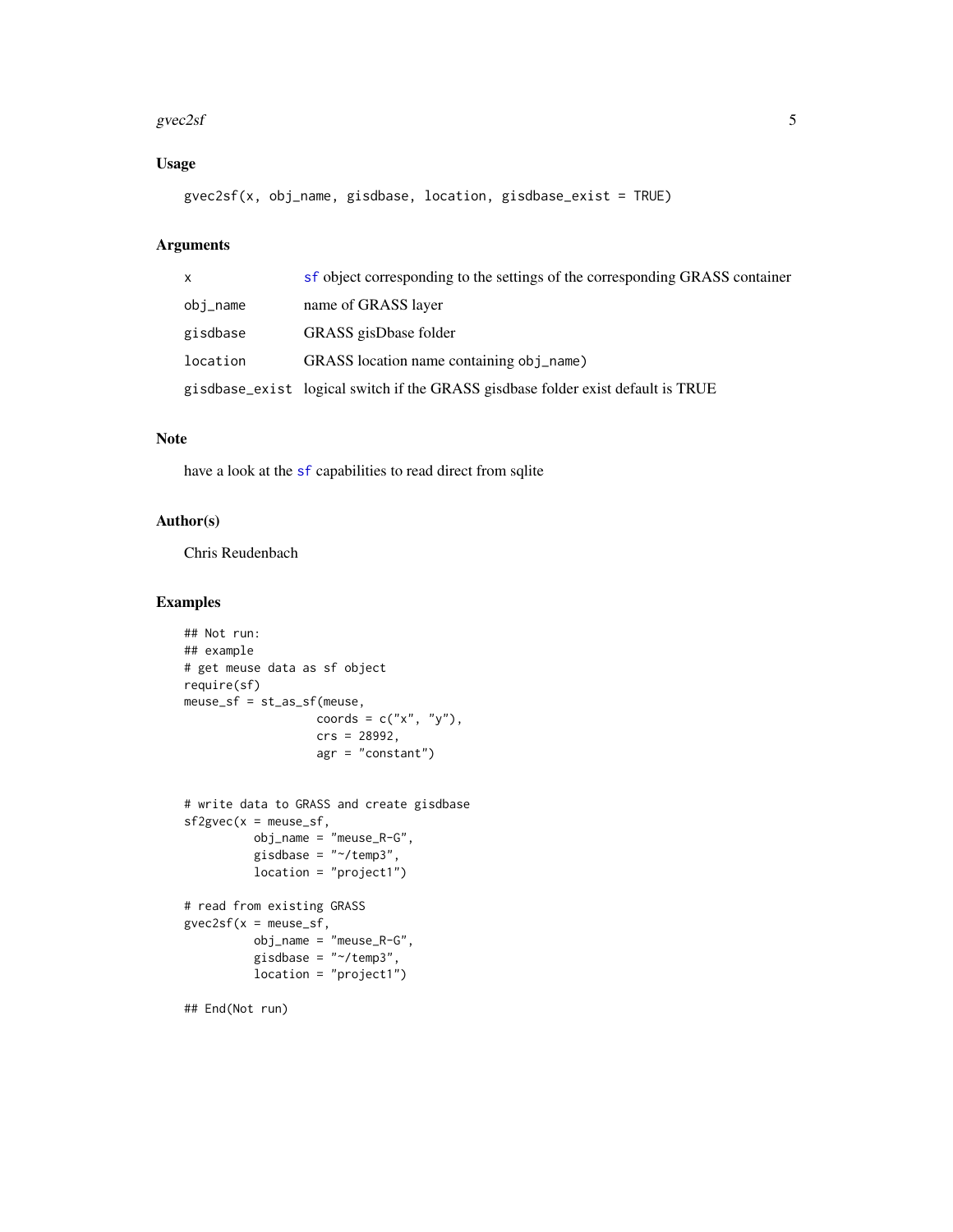<span id="page-5-0"></span>

#### Description

Defines and creates (if necessary) all folders variables. Returns a list with the project folder pathes. Optionally exports all pathes to a global sub environment.

#### Usage

```
initProj(projRootDir = tempdir(), GRASSlocation = "tmp/",
 projFolders = c("data/", "result/", "run/", "log/"),
 path\_prefix = "", global = FALSE)
```
#### Arguments

| projRootDir   | project github root directory (your github name)                 |
|---------------|------------------------------------------------------------------|
| GRASSlocation | folder for GRASS data                                            |
| projFolders   | list of subfolders in project                                    |
| path_prefix   | character a prefix for the path variables names default is ""    |
| global        | boolean esport path strings as global variables default is false |

#### Examples

```
## Not run:
```

```
link2GI::initProj(projRootDir = tempdir(),
                 projFolders = c("data/",
                                 "data/level0/",
                                 "data/level1/",
                                  "output/",
                                   "run/",
                                   "fun/") )
```
## End(Not run)

link2GI *Bridges to the GI-World*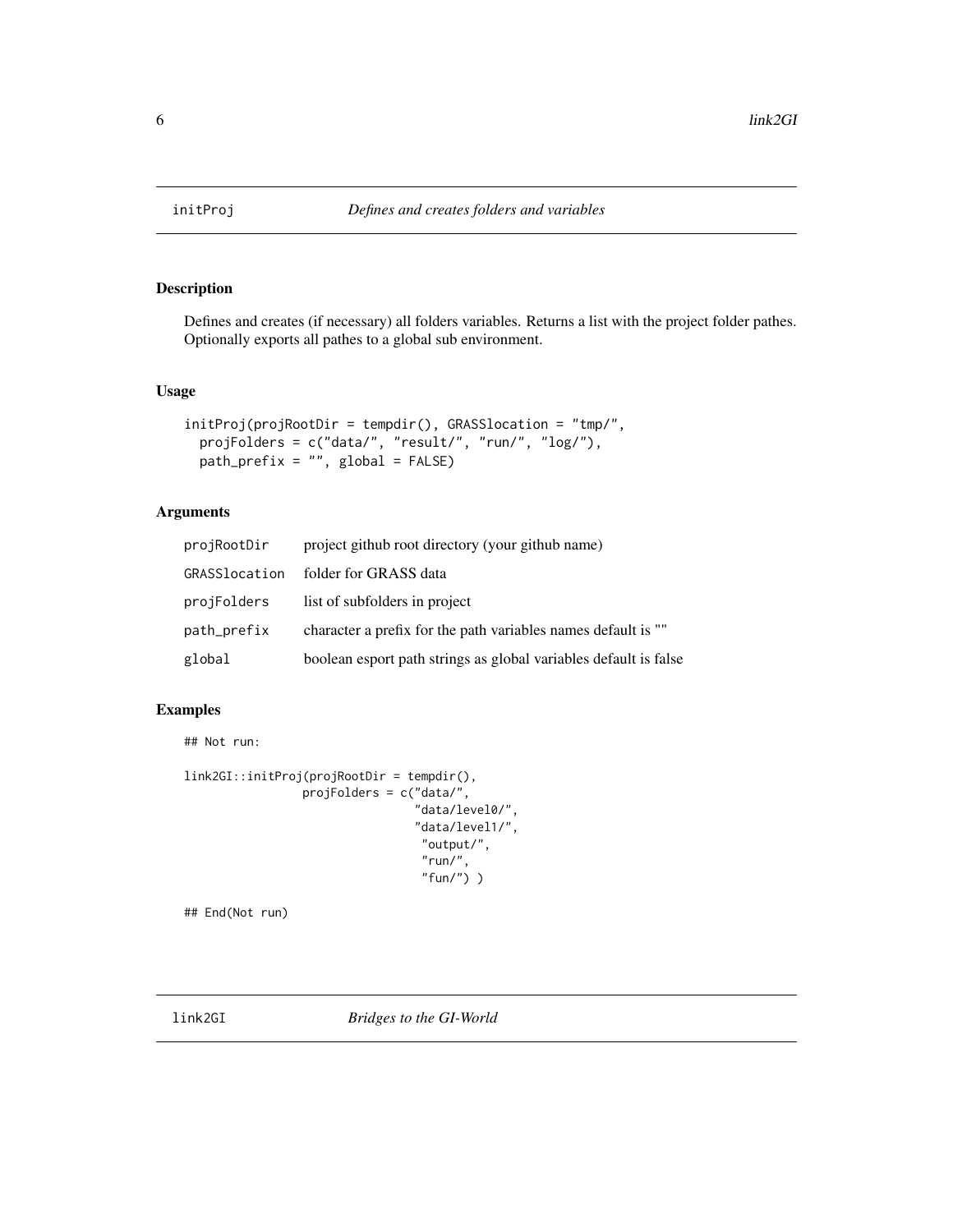#### <span id="page-6-0"></span>linkGDAL 2008 and 2008 and 2008 and 2008 and 2008 and 2008 and 2008 and 2008 and 2008 and 2008 and 2008 and 20

#### Description

A straightforward helper tool for linking GI/RS functionality to R. The goals of the package are to correctly initialize both the existing wrapper packages rgrass7 and RSAGA and to smoothly enable the necessary system variables and path parameters for a direct access of the binaries via system calls on all operating systems. In particular, rgrass7 and RSAGA can cause severe problems during initialization of parallel installations of GRASS GIS or SAGA GIS under the Windows operating system(s). link2GI tries to set the correct system settings and returns if system calls are required the necessary paths and commands.

Furthermore the package provides a linkage to the Orfeo Toolbox software as well as a basic list based command parser.

In addition there are some usefull functions for creating project folder structures, direct reading and writing of GRASS vector data and manual building of the package in UNC related enviroments.

#### Details

Functions for linking GI/RS functionality to R

#### **Note**

To utilize the power of the open source GI tools from within R you need to installthem first. The link2GI package just tries to generate correct environment settings as system and path variables for the most of the known issues. As a first promising opportunity to do fullfil most of the requirements you may install QGIS, GRASS GIS 7.x and SAGA-GIS following the excellent [installation instruc](https://github.com/jannes-m/RQGIS/blob/master/vignettes/install_guide.Rmd)[tions](https://github.com/jannes-m/RQGIS/blob/master/vignettes/install_guide.Rmd) of the [RQGIS](https://CRAN.R-project.org/package=RQGIS) package will have a good first try to ensure a smooth working environment.

For a broad number of problems you may just use the RQGIS package as wrapper for the functionalitythat can be reached via QGIS. link2GI is tested under Windows 7/10 as well as on the Ubuntu/Debian Linux distributions. The OSX operation system should run but is not tested.

#### Author(s)

Chris Reudenbach Tim Appelhans *Maintainer:* Chris Reudenbach <reudenbach@uni-marburg.de>

| linkGDAL | Checks and sets up via gdalUtils the 'GDAL' pathes and settings for |
|----------|---------------------------------------------------------------------|
|          | the command line usage.                                             |

#### **Description**

For almost all GI related software tools you need to have installed the ['GDAL'](http://www.gdal.org/) binaries. It is useful for checking and linking the 'GDAL' binary installation to the 'R'environment for command line calls of GDAL functions. linkGDAL checks via gdalUtils the status of the 'GDAL' binaries installation.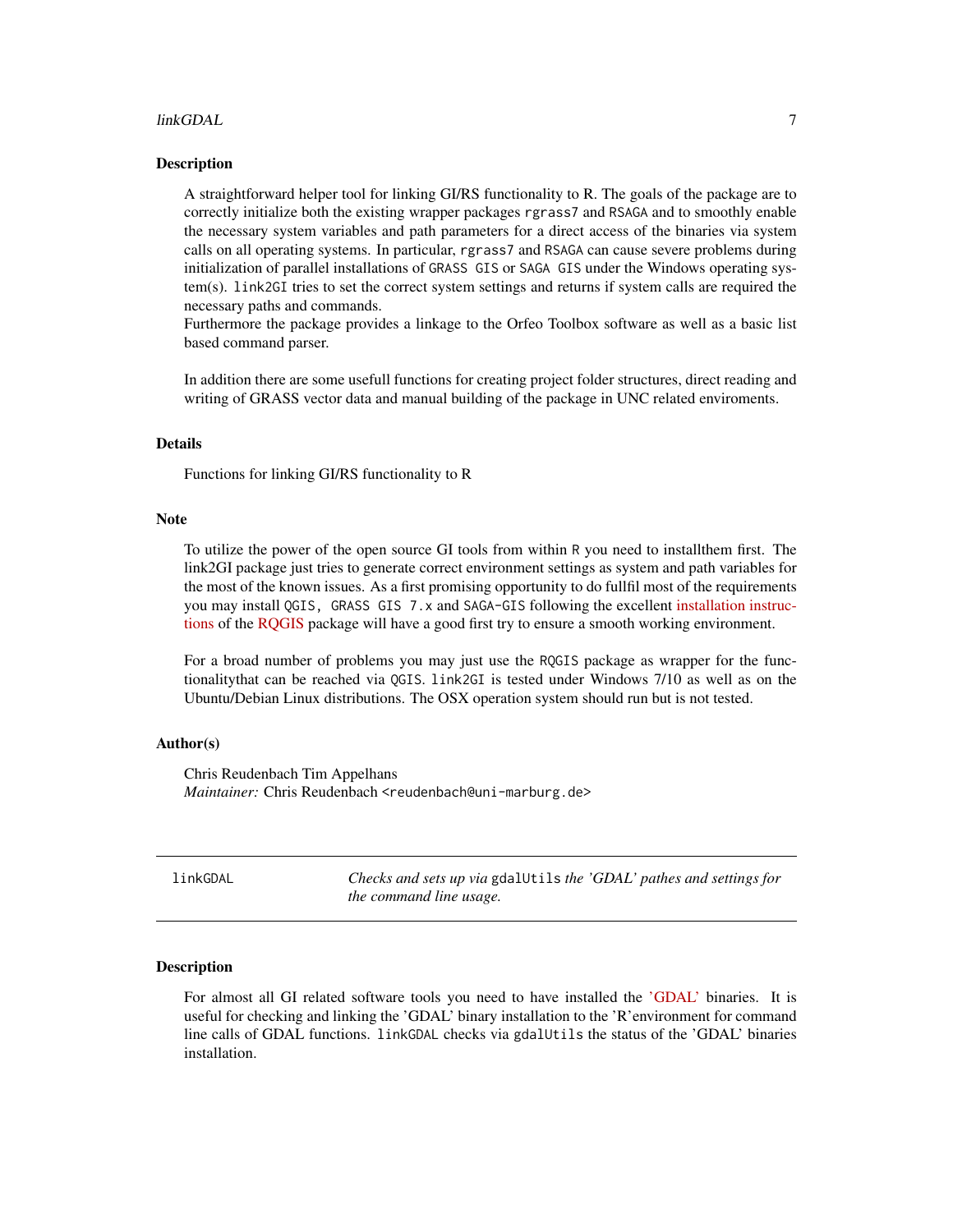#### <span id="page-7-0"></span>Usage

linkGDAL(quiet = TRUE, returnPaths = TRUE)

#### Arguments

| quiet       | boolean switch for supressing console messages default is TRUE               |
|-------------|------------------------------------------------------------------------------|
| returnPaths | boolean if set to FALSE the GDAL binary path is written to the PATH variable |
|             | only, otherwise all paths and names of the installed "GDAL" ae returned.     |

#### Author(s)

Chris Reudenbach

#### Examples

## Not run:

```
# get all available GDAL informations
gdal<-linkGDAL()
if (nchar(gdal[[1]][[1]])>0) {
# get available GDAL driver
gdal[[1]]$drivers$format_code
# get the binary path (is also written to the PATH variable)
gdal[[1]]$path
# get the available python tools e.g. for gdal_sieve.py
# you may call it like following:
# ret <- system(paste0("gdal_sieve.py -8 ",
# "input.sdat ",
# "output.sdat ",
# "-of SAGA"), intern = TRUE)
gdal[[1]]$python_utilities
}
## End(Not run)
```
linkGRASS7 *Locate and set up 'GRASS 7' API bindings*

#### Description

Initializes the session environment and the system pathes for an easy acces to ['GRASS GIS 7.x'.](https://grass.osgeo.org/) The correct setup of the spatial and projection parameters is automatically performed by using either an existing and valid [raster](#page-0-0), [sp](#page-0-0) or [sf](#page-0-0) object, or manually by providing a list containing the minimum parameters needed.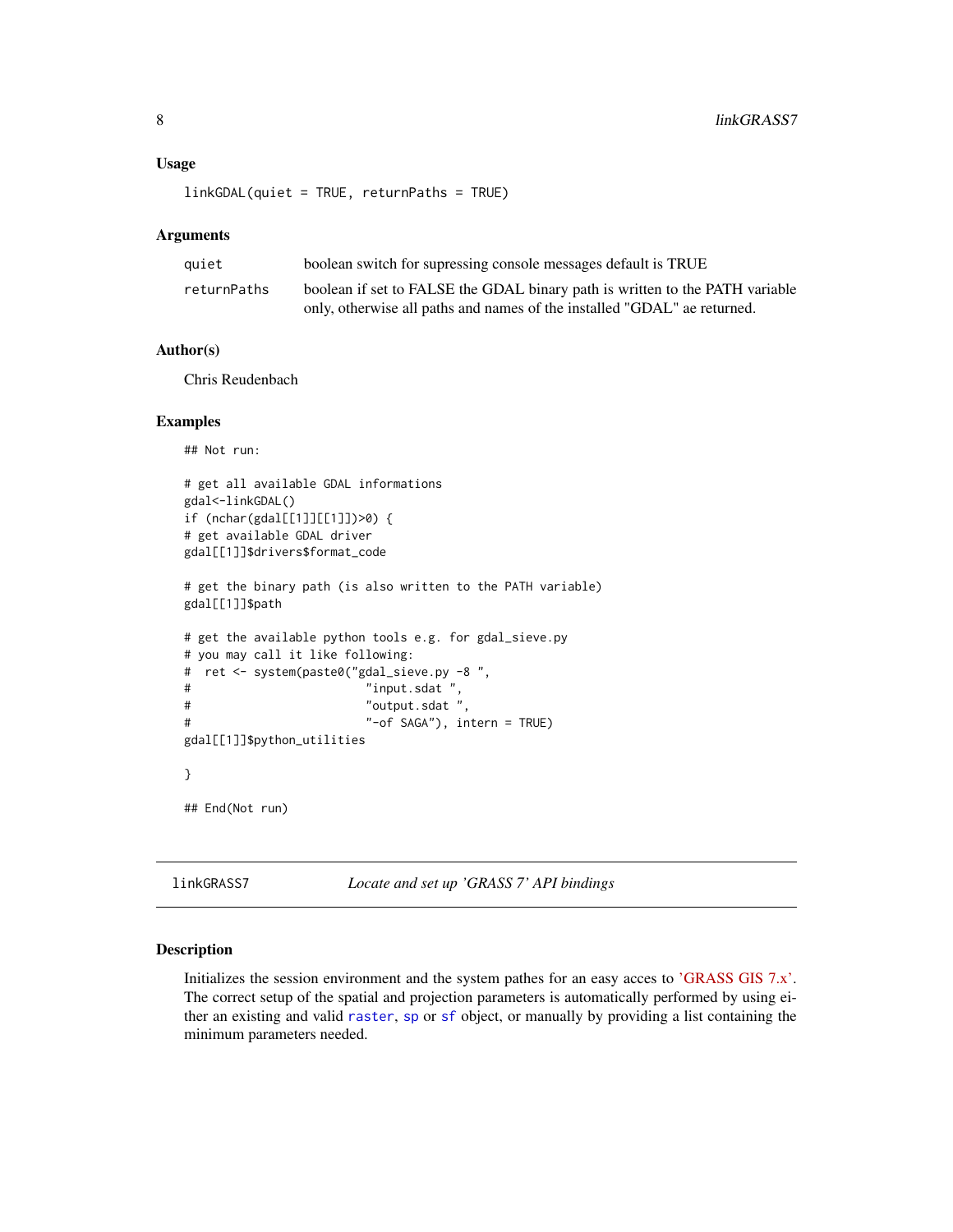#### <span id="page-8-0"></span>linkGRASS7 9

#### Usage

```
linkGRASS7(x = NULL, default_GRASS7 = NULL, search_path = NULL,
  ver_select = FALSE, gisdbase_exist = FALSE, gisdbase = NULL,
  location = NULL, spatial_params = NULL, resolution = NULL,
  quiet = TRUE, returnPaths = FALSE)
```
#### Arguments

| $\mathsf{x}$ | raster or sp object                                                                                                                                                                                                                                           |
|--------------|---------------------------------------------------------------------------------------------------------------------------------------------------------------------------------------------------------------------------------------------------------------|
|              | default_GRASS7 default is NULL If is NULL an automatic search for all installed versions is per-<br>formed. If you provide a valid list the corresponding version is initialized. An<br>example for OSGeo4W64 is: c("C:/0SGeo4W64", "grass-7.0.5", "osgeo4w") |
| search_path  | path or mounting point that will be searched                                                                                                                                                                                                                  |
| ver select   | boolean if TRUE you may choose interactively the binary version (if found more<br>than one), by default FALSE                                                                                                                                                 |
|              | gisdbase_exist default is FALSE if set to TRUE the arguments gisdbase and location are ex-<br>pected to be an existing GRASS gisdbase                                                                                                                         |
| gisdbase     | default is NULL, invoke tempdir() to the 'GRASS' database. Alternativeley you<br>can provide a individual path.                                                                                                                                               |
| location     | default is NULL, invoke basename (tempfile()) for defining the 'GRASS' lo-<br>cation. Alternativeley you can provide a individual path.                                                                                                                       |
|              | spatial_params default is NULL. Instead of a spatial object you may provide the geometry as a<br>list. E.g. c(xmin,ymin,xmax,ymax,proj4_string)                                                                                                               |
| resolution   | resolution in map units for the GRASS raster cells                                                                                                                                                                                                            |
| quiet        | boolean switch for supressing console messages default is TRUE                                                                                                                                                                                                |
| returnPaths  | boolean if set to FALSE the pathes of the selected version are written to the<br>PATH variable only, otherwise all paths and versions of the installed GRASS<br>versions ae returned.                                                                         |

#### Details

The concept is straightforward but for an all days usage helpful. Either you need to provide a [raster](#page-0-0) or [sp](#page-0-0) [sf](#page-0-0) spatial object which has correct spatial and projection properties or you may link directlxy to an existing 'GRASS' gisdbase and mapset. If you choose an spatial object to initialize a correct 'GRASS' mapset it is used to create either a temporary or a permanent [rgrass7](https://CRAN.R-project.org/package=rgrass7) environment including the correct 'GRASS 7' structure.

The most time consuming part on 'Windows' Systems is the search process. This can easily take 10 or more minutes. To speed up this process you can also provide a correct parameter set. Best way to do so is to call searchGRASSW or for 'Linux' searchGRASSX manually. and call linkGRASS7 with the version arguments of your choice. linkGRASS7 initializes the usage of GRASS7.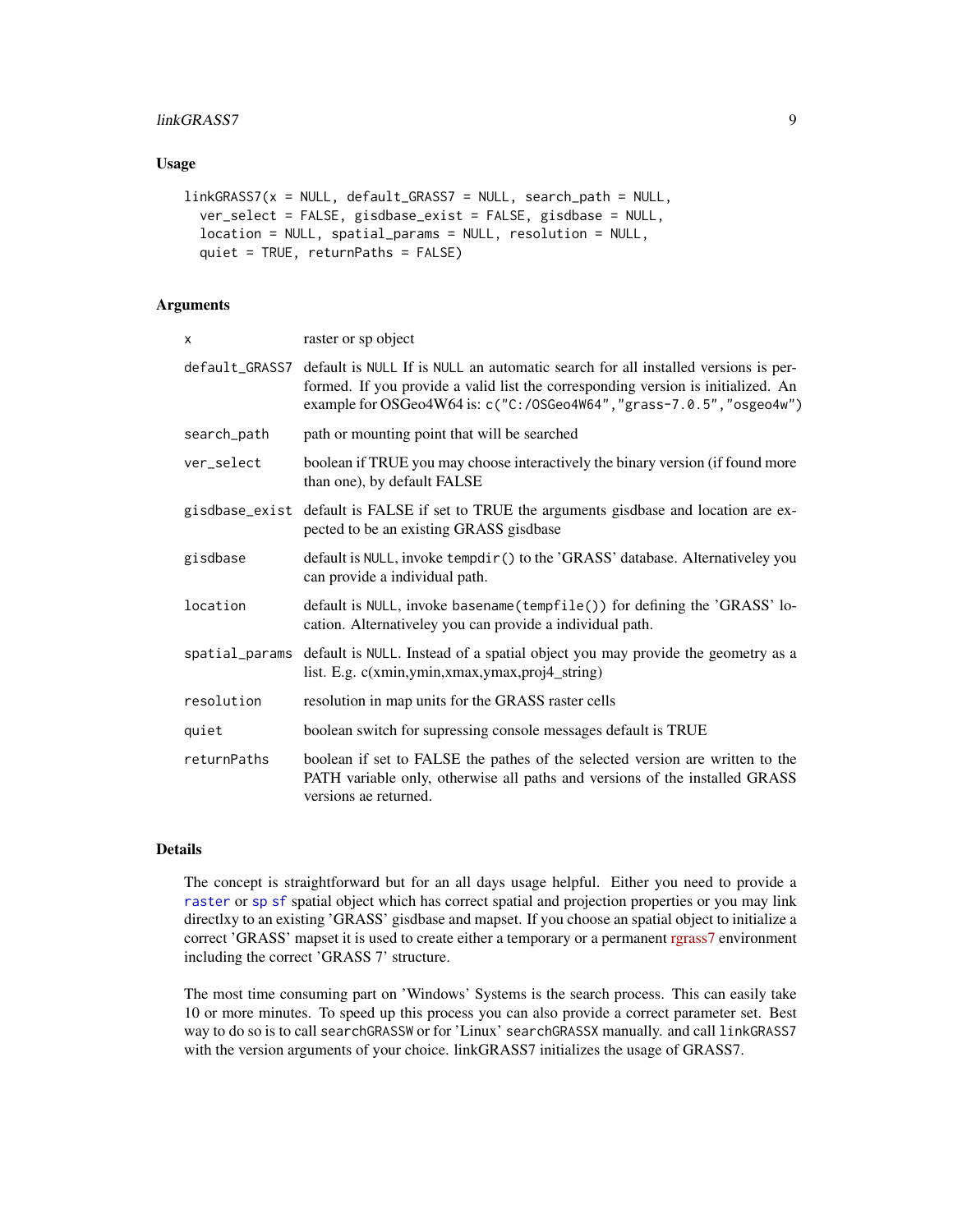'GRASS GIS 7' is excellently supported by the [rgrass7](#page-0-0) wrapper package. Nevertheless 'GRASS GIS' is well known for its high demands regarding the correct spatial and reference setup an a bunch of workspace and environment requirements. This becomes even worse on 'Windows' platforms or if several alternative 'GRASS GIS' installations are available. If one knows what to do the [rgrass7](#page-0-0) package setup function initGRASS works fine under Linux. This is also valid for well known configurations under the 'Windows' operation system. Nevertheless on university lab or on company computers with restriced privileges and/or using different releases like the ['OSGeo4W'](http://trac.osgeo.org/osgeo4w/) distribution and the ['GRASS 7' stand-alone](https://grass.osgeo.org/download/software/ms-windows/#stand-alone) installation, or different software releases (e.g. 'GRASS 7.0.5 and GRASS 7.2.0), it becomes often cumbersome or even impossible to get the correct linkages. The function linkGRASS7 tries to find all valid 'GRASS GIS' binaries by analyzing the startup script

files of 'GRASS GIS'. After identifying the 'GRASS GIS' binaries all necessary system variables and settings will be generated and passed to a temporary R enviroment.

If you have more than one valid installation and run linkGRASS7() without arguments, you will be ask to select one.

#### Author(s)

Chris Reudenbach

#### Examples

```
## Not run:
# get meuse data as sp object
library(link2GI)
require(sp)
# proj folders
projRootDir<-tempdir()
paths<-link2GI::initProj(projRootDir = projRootDir,
                         projFolders = c("project1/"))
data(meuse)
coordinates(meuse) <- ~x+y
proj4string(meuse) <-CRS("+init=epsg:28992")
# get meuse data as sf object
require(sf)
meuse_s f = sf::st_as_s f (meuse,coords =
                    c("x", "y"),
                    crs = 28992,
                    agr = "constant")
# Automatic search and find of GRASS binaries
```
# using the meuse sp data object for spatial referencing # This is the highly recommended linking procedure for on the fly jobs

<span id="page-9-0"></span>

### Note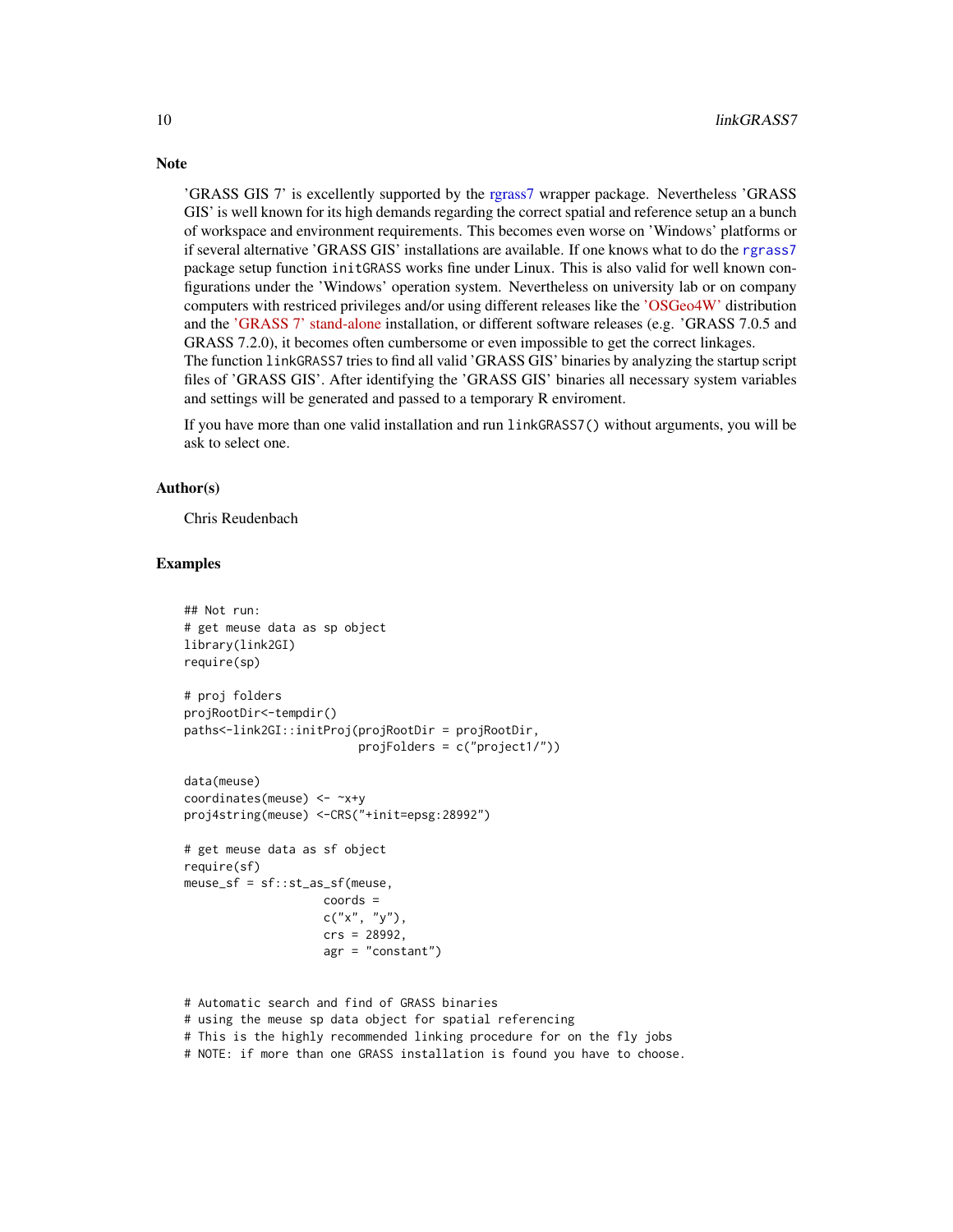#### <span id="page-10-0"></span>linkOTB 11

```
grass<-linkGRASS7(meuse,returnPaths = TRUE)
if (grass$exist){
# CREATE and link to a permanent GRASS folder at "projRootDir", location named "project1"
linkGRASS7(meuse_sf, gisdbase = projRootDir, location = "project1")
# ONLY LINK to a permanent GRASS folder at "projRootDir", location named "project1"
linkGRASS7(gisdbase = projRootDir, location = "project1", gisdbase_exist = TRUE )
# setting up GRASS manually with spatial parameters of the meuse data
proj4_string <- as.character(sp::CRS("+init=epsg:28992"))
linkGRASS7(spatial_params = c(178605,329714,181390,333611,proj4_string))
# creating a GRASS gisdbase manually with spatial parameters of the meuse data
# additionally using a peramanent directory "projRootDir" and the location "meuse_spatial_params "
proj4_string <- as.character(sp::CRS("+init=epsg:28992"))
linkGRASS7(gisdbase = projRootDir,
           location = "meuse_spatial_params",
           spatial_params = c(178605,329714,181390,333611,proj4_string))
}
## Some more examples related to interactive selection or OS specific settings
# SELECT the GRASS installation and define the search location
linkGRASS7(meuse_sf, ver_select = TRUE, search_path = "~")
# SELECT the GRASS installation
linkGRASS7(meuse_sf, ver_select = TRUE)
# Typical osge4W installation (QGIS), using the meuse sp data object for spatial referencing
linkGRASS7(meuse,c("C:/Program Files/QGIS 2.18","grass-7.2.1","osgeo4W"))
# Typical osgeo4W installation (rootdir), using the meuse sp data object for spatial referencing
linkGRASS7(meuse,c("C:/OSGeo4W64/","grass-7.2.2","osgeo4W"))
```
## End(Not run)

linkOTB *Locate and set up 'Orfeo ToolBox' API bindings*

#### Description

Locate and set up ['Orfeo ToolBox'](https://www.orfeo-toolbox.org/) API bindings

#### Usage

```
linkOTB(bin_OTB = NULL, root_OTB = NULL, type_OTB = NULL,searchLocation = NULL, ver_select = FALSE, quiet = TRUE,
  returnPaths = TRUE)
```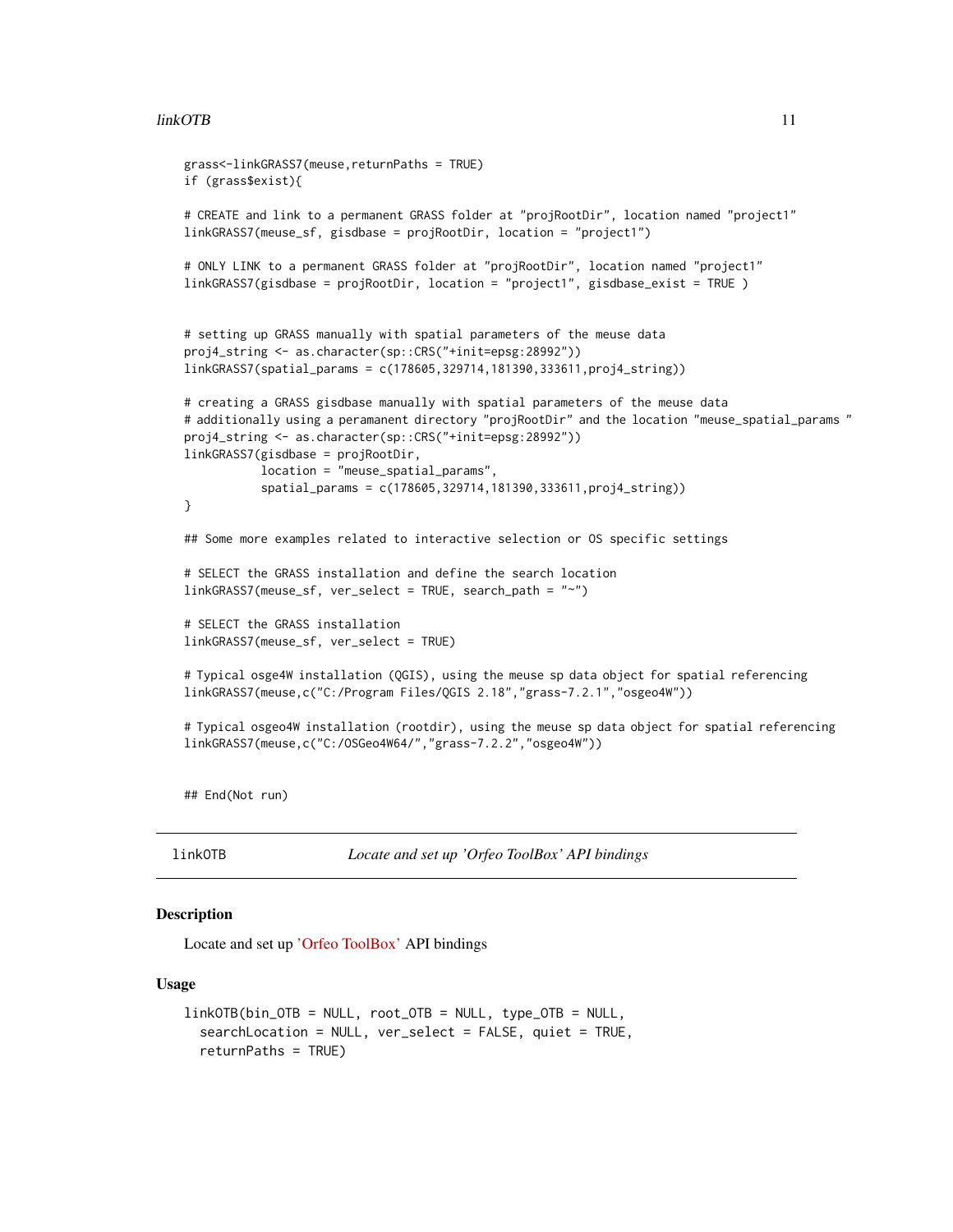#### Arguments

| bin_OTB        | string contains path to where the otb binaries are located                                                                                                                            |
|----------------|---------------------------------------------------------------------------------------------------------------------------------------------------------------------------------------|
| root OTB       | string provides the root folder of the bin_0TB                                                                                                                                        |
| type_OTB       | string                                                                                                                                                                                |
| searchLocation | string hard drive letter default is C:                                                                                                                                                |
| ver select     | boolean default is FALSE. If there is more than one 'OTB' installation and<br>ver_select = TRUE the user can select interactively the preferred 'OTB' ver-<br>sion                    |
| quiet          | boolean switch for supressing messages default is TRUE                                                                                                                                |
| returnPaths    | boolean if set to FALSE the pathes of the selected version are written to the<br>PATH variable only, otherwise all paths and versions of the installed GRASS<br>versions ae returned. |

#### Details

It looks for the otb\_cli.bat file. If the file is found in a bin folder it is assumed to be a valid 'OTB' binary installation.

if called without any parameter linkOTB() it performs a full search over the hardrive C:. If it finds one or more 'OTB' binaries it will take the first hit. You have to set ver\_select = TRUE for an interactive selection of the preferred version.

#### Value

add otb pathes to the enviroment and creates global variables path\_OTB

#### Note

You may also set the path manually. Using a 'OSGeo4W64' <http://trac.osgeo.org/osgeo4w/> installation it is typically C:/OSGeo4W64/bin/

#### Author(s)

Chris Reudenbach

#### Examples

```
## Not run:
# call if you do not have any idea if and where OTB is installed
otb<-linkOTB()
if (otb$exist) {
# call it for a default OSGeo4W installation of the OTB
print(otb)
}
## End(Not run)
```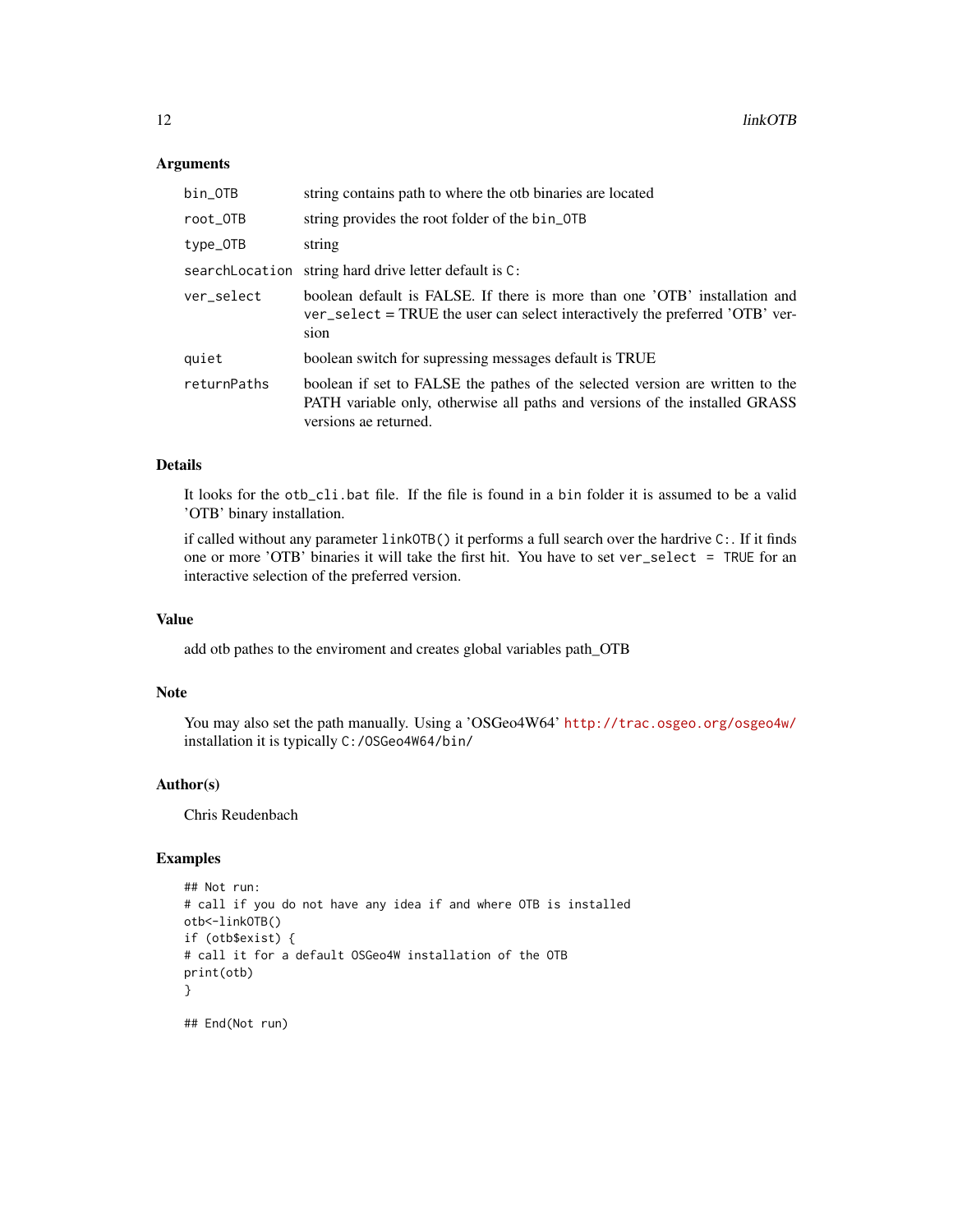<span id="page-12-0"></span>

#### Description

Finds the existing [SAGA GIS](http://www.saga-gis.org/) installation(s), generates and sets the necessary path and system variables for a seamless use of the command line calls of the 'SAGA GIS' CLI API, setup valid system variables for calling a default rsaga.env and by this makes available the RSAGA wrapper functions.

All existing installation(s) means that it looks for the saga\_cmd or saga\_cmd.exe executables. If the file is found it is assumed to be a valid 'SAGA GIS' installation. If it is called without any argument the most recent (i.e. highest) SAGA GIS version will be linked.

#### Usage

linkSAGA(default\_SAGA = NULL, searchLocation = "default", ver\_select = FALSE, quiet = TRUE, returnPaths = TRUE)

#### Arguments

| default_SAGA   | string contains path to RSAGA binaries                                                                                                                                                                                                                                                                                                                                                                                                                                                                                                                                                                        |
|----------------|---------------------------------------------------------------------------------------------------------------------------------------------------------------------------------------------------------------------------------------------------------------------------------------------------------------------------------------------------------------------------------------------------------------------------------------------------------------------------------------------------------------------------------------------------------------------------------------------------------------|
| searchLocation | drive letter to be searched, for Windows systems default is $C:$ , for Linux systems<br>default is /usr.                                                                                                                                                                                                                                                                                                                                                                                                                                                                                                      |
| ver select     | boolean default is FALSE. If there is more than one 'SAGA GIS' installation<br>and ver_select = TRUE the user can select interactively the preferred 'SAGA<br>GIS' version                                                                                                                                                                                                                                                                                                                                                                                                                                    |
| quiet          | boolean switch for supressing console messages default is TRUE                                                                                                                                                                                                                                                                                                                                                                                                                                                                                                                                                |
| returnPaths    | boolean if set to FALSE the pathes of the selected version are written to the<br>PATH variable only, otherwise all paths and versions of the installed SAGA<br>versions ae returned.#'@details If called without any parameter linkSAGA() it<br>performs a full search over C:. If it finds one or more 'SAGA GIS' binaries it<br>will take the first hit. You have to set ver select $=$ TRUE for an interactive<br>selection of the preferred version. Additionally the selected SAGA pathes are<br>added to the environment and the global variables sagaPath, sagaModPath and<br>sagaCmd will be created. |

#### Value

A list containing the selected RSAGA path variables \$sagaPath,\$sagaModPath,\$sagaCmd and potentially other installations \$installed

#### Note

The excellent 'SAGA GIS' wrapper [RSAGA](https://CRAN.R-project.org/package=RSAGA) is in line for a major update however it covers currently (Feb 2018) only 'SAGA GIS' versions from 2.0.4 - 2.2.3. The fast evolution of 'SAGA GIS' makes it highly impracticable to keep the wrapper adaptions in line. RSAGA will meet all linking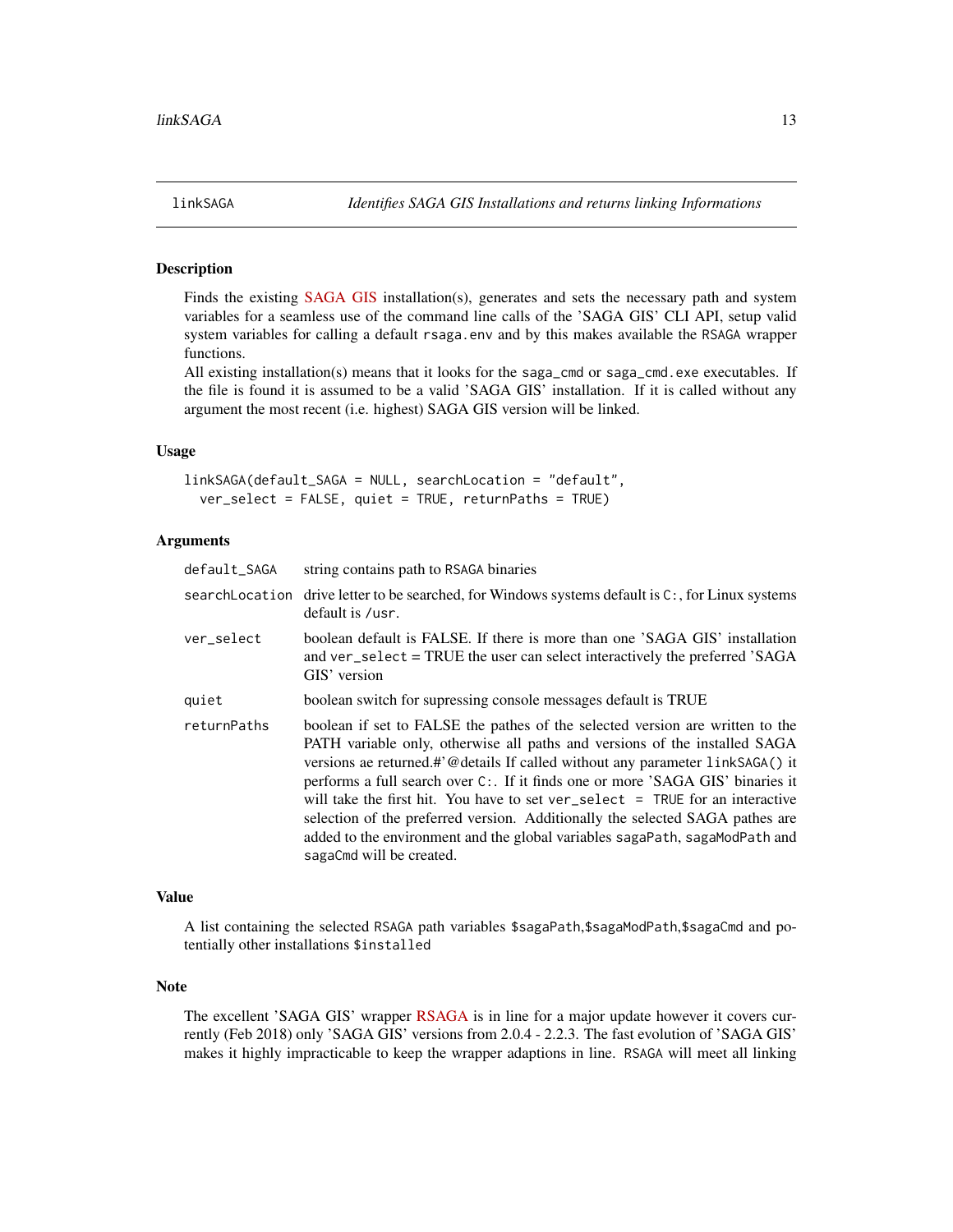needs perfectly if you use 'SAGA GIS' versions from 2.0.4 - 2.2.3. RSAGA is not supporting the SAGA\_MLB path variable. So if you use a SAGA GIS Version  $\ge$  3.0.0 the module library is not recognized. You must call rsaga.env using the rsaga.env(modules = saga\$sagaModPath) assuming that saga contains the returnPaths of linkSAGA In addition most recently the very promising [Rsagacmd](https://github.com/stevenpawley/Rsagacmd) wrapper package is providing a new list oriented wrapping tool.

#### Examples

## Not run:

```
# call if you do not have any idea if and where SAGA GIS is installed
# it will return a list with the selected and available SAGA installations
# it prepares the system for running the selected SAGA version via RSAGA or CLI
linkSAGA()
# overriding the default environment of rsaga.env call
saga<-linkSAGA()
if (saga$exist) {
require(RSAGA)
RSAGA::rsaga.env(path = saga$installed$binDir[1],modules = saga$installed$moduleDir[1])
}
```
## End(Not run)

| paramGRASSw | Usually for internally usage get 'GRASS GIS' and rgrass7 parame- |
|-------------|------------------------------------------------------------------|
|             | <i>ters on 'Windows' OS</i>                                      |

#### Description

Initialize the enviroment variables on a 'Windows' OS for using 'GRASS GIS' via [rgrass7](#page-0-0)

#### Usage

```
paramGRASSw(set_default_GRASS7 = NULL, DL = "C:", ver_select = FALSE,
 quiet = TRUE)
```
#### Arguments

set\_default\_GRASS7

|            | default = NULL forces a full search for 'GRASS GIS' binaries. You may alter-<br>natively provide a vector containing pathes and keywords. c("C:/OSGeo4W64","grass-<br>7.0.5", "osgeo4w") is valid for a typical osgeo4w installation. |
|------------|---------------------------------------------------------------------------------------------------------------------------------------------------------------------------------------------------------------------------------------|
| DL         | raster or sp object                                                                                                                                                                                                                   |
| ver select | boolean default is FALSE. If there is more than one 'SAGA GIS' installation<br>and ver_select = TRUE the user can select interactively the preferred 'SAGA<br>GIS' version                                                            |
| quiet      | boolean switch for supressing console messages default is TRUE                                                                                                                                                                        |
|            |                                                                                                                                                                                                                                       |

<span id="page-13-0"></span>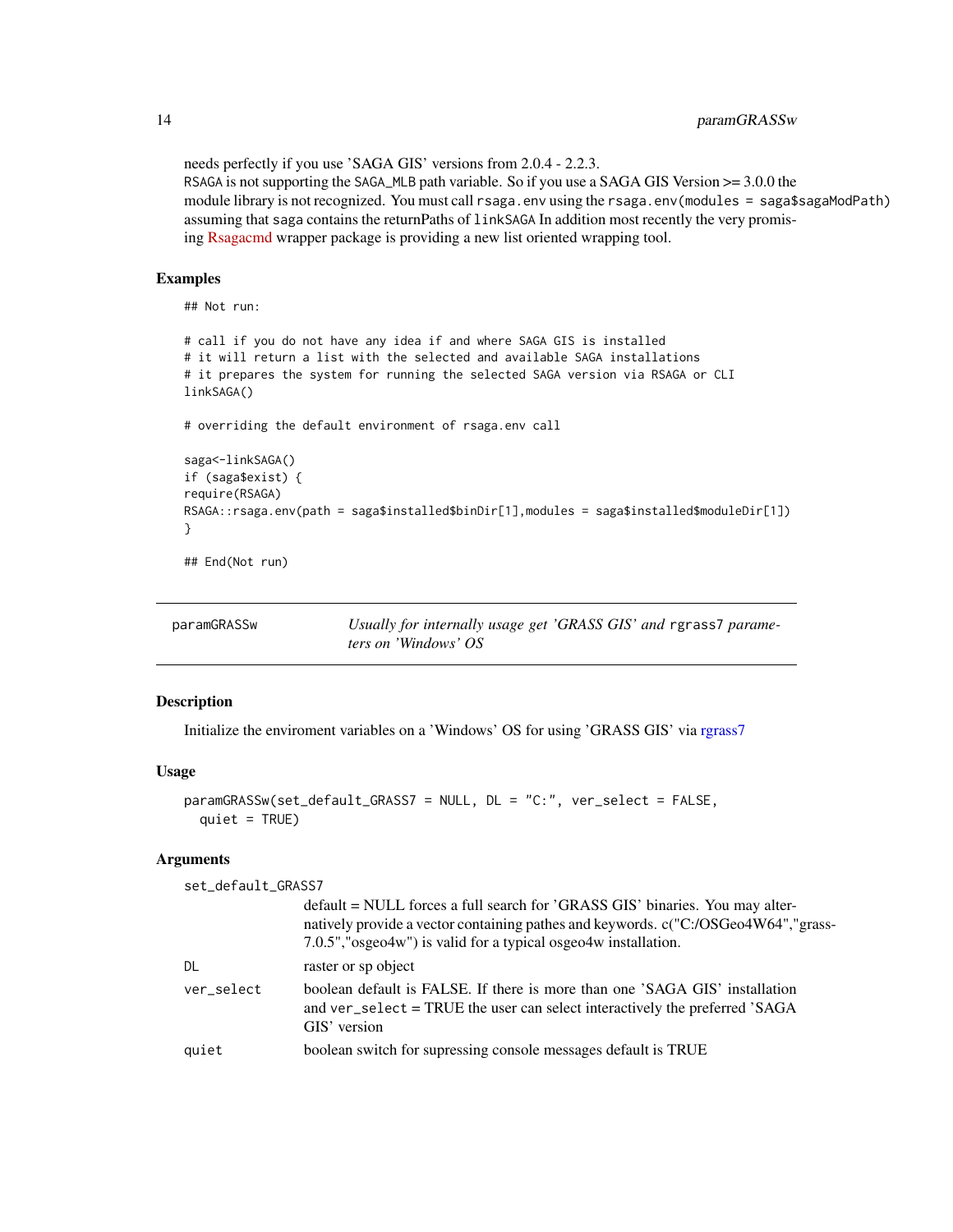#### <span id="page-14-0"></span>paramGRASSx 15

#### Details

The concept is very straightforward but for an all days usage pretty helpful. You need to provide a [raster](#page-0-0) or a [sp](#page-0-0) object. The derived properties are used to initialize a temporary but static [rgrass7](https://CRAN.R-project.org/package=rgrass7) environment. During the rsession you will have full access to GRASS7 both via the wrapper package as well as the command line. paramGRASSw initializes the usage of GRASS7.

#### Examples

```
## Not run:
# automatic retrieval of valid 'GRASS GIS' environment settings
# if more than one is found the user has to choose.
paramGRASSw()
# typical OSGeo4W64 installation
paramGRASSw(c("C:/OSGeo4W64","grass-7.0.5","osgeo4W"))
## End(Not run)
```
paramGRASSx *Usually for internally usage, get 'GRASS GIS' and* rgrass7 *parameters on 'Linux' OS*

#### Description

Initialize and set up [rgrass7](#page-0-0) for 'Linux'

#### Usage

```
paramGRASSx(set_default_GRASS7 = NULL, MP = "/usr",
  ver_select = FALSE, quiet = TRUE)
```
#### Arguments

| combination as $c("/usr/library/grav, "7.4.1", "grav, 74")$<br>MP<br>mount point to be searched. default is "usr" | set_default_GRASS7 |                                                                            |
|-------------------------------------------------------------------------------------------------------------------|--------------------|----------------------------------------------------------------------------|
|                                                                                                                   |                    | default = NULL will force a search for 'GRASS GIS' You may provide a valid |
|                                                                                                                   |                    |                                                                            |
| if TRUE you must interactivley select between alternative installations<br>ver_select                             |                    |                                                                            |
| boolean switch for supressing console messages default is TRUE<br>quiet                                           |                    |                                                                            |

#### Details

During the rsession you will have full access to GRASS7 GIS via the [rgrass7](#page-0-0) wrappe. Additionally you may use also use the API calls of GRASS7 via the command line.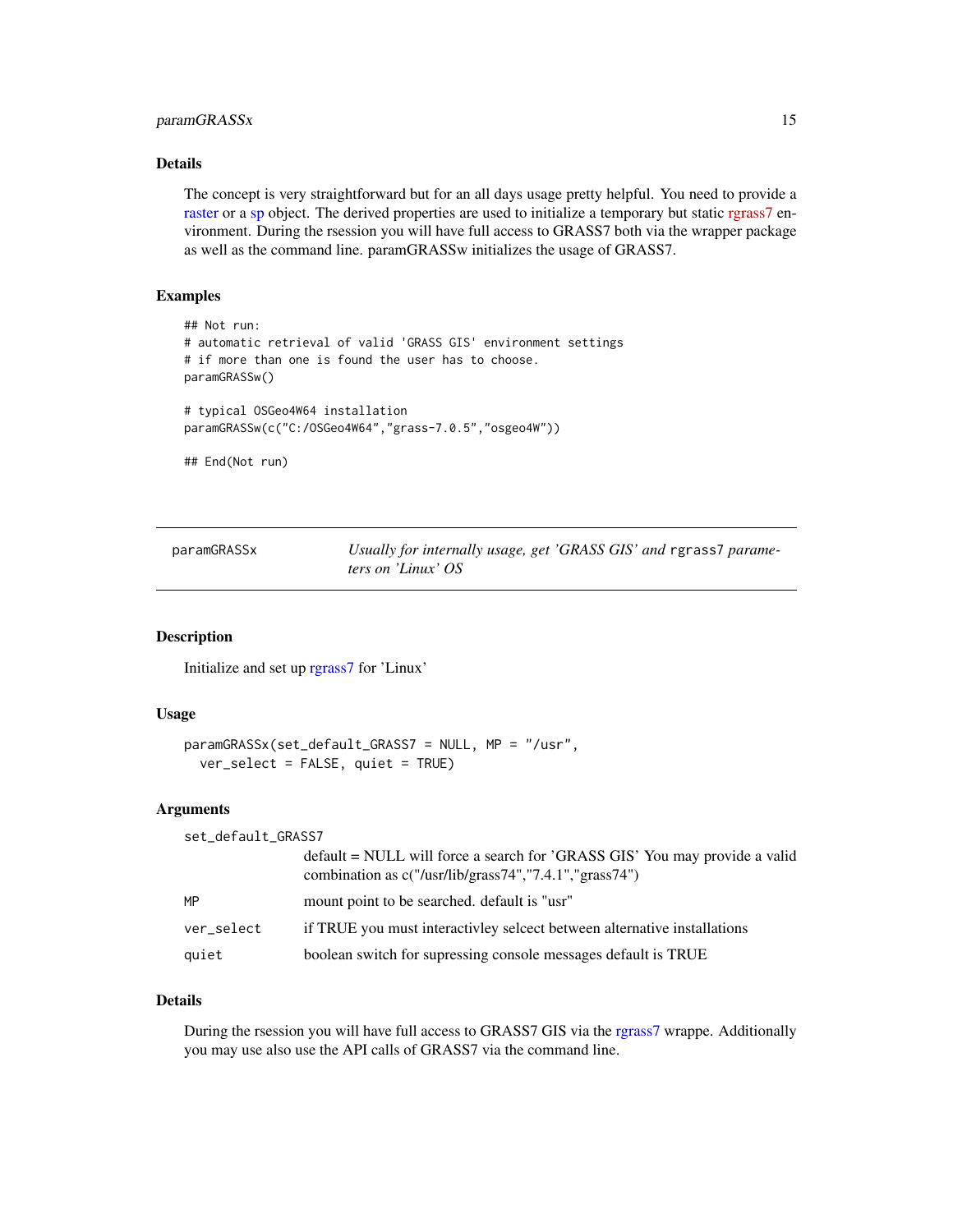#### Examples

```
## Not run:
# automatic retrieval of the GRASS7 enviroment settings
paramGRASSx()
# typical stand_alone installation
paramGRASSx("/usr/bin/grass72")
# typical user defined installation (compiled sources)
paramGRASSx("/usr/local/bin/grass72")
## End(Not run)
```
parseOTBAlgorithms *Get OTB modules*

#### Description

retrieve the OTB module folder content and parses the module names

#### Usage

parseOTBAlgorithms(gili = NULL)

#### Arguments

gili optional gis linkage as done by 'linkOTB()"

#### Examples

```
## Not run:
## link to the OTB binaries
  otbLinks<-link2GI::linkOTB()
  path_OTB<-otbLinks$pathOTB
##p arse all modules
algo<-parseOTBAlgorithms(gili = otbLinks)
```

```
##print the list
print(algo)
```
## End(Not run)

<span id="page-15-0"></span>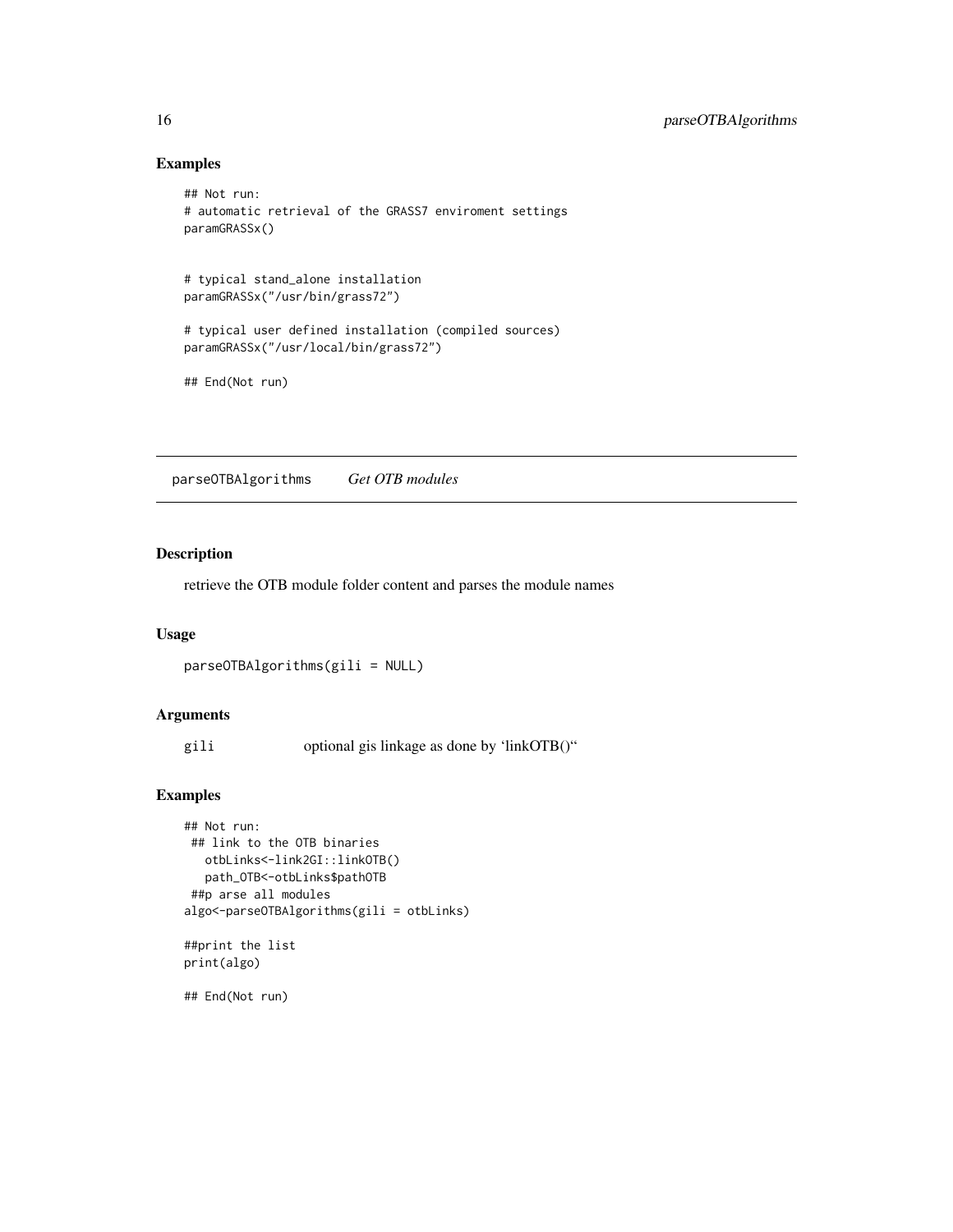<span id="page-16-0"></span>parseOTBFunction *Get OTB function calls*

#### Description

retrieve the choosen function and parses all arguments with the defaults

#### Usage

```
parseOTBFunction(algos = NULL, gili = NULL)
```
#### Arguments

| algos | number of the algorithm as provided by 'getOTBAlgorithm' |
|-------|----------------------------------------------------------|
| gili  | optional gis linkage as done by 'linkOTB()'              |

#### Examples

```
## Not run:
otbLinks<-link2GI::linkOTB()
if (otbLinks$exist) {
```
path\_OTB<-otbLinks\$pathOTB

```
## parse all modules
algo<-parseOTBAlgorithms(gili = otbLinks)
```

```
## take edge detection
otb_algorithm<-algo[27]
algo_cmd<-parseOTBFunction(algo = otb_algorithm,gili = otbLinks)
## print the current command
print(algo_cmd)
}
```
########### ### usecase ###########

## link to OTB otblink<-link2GI::linkOTB() path\_OTB<-otblink\$pathOTB

```
## get data
setwd(tempdir())
## get some typical data as provided by the authority
url<-"http://www.ldbv.bayern.de/file/zip/5619/DOP%2040_CIR.zip"
res <- curl::curl_download(url, "testdata.zip")
```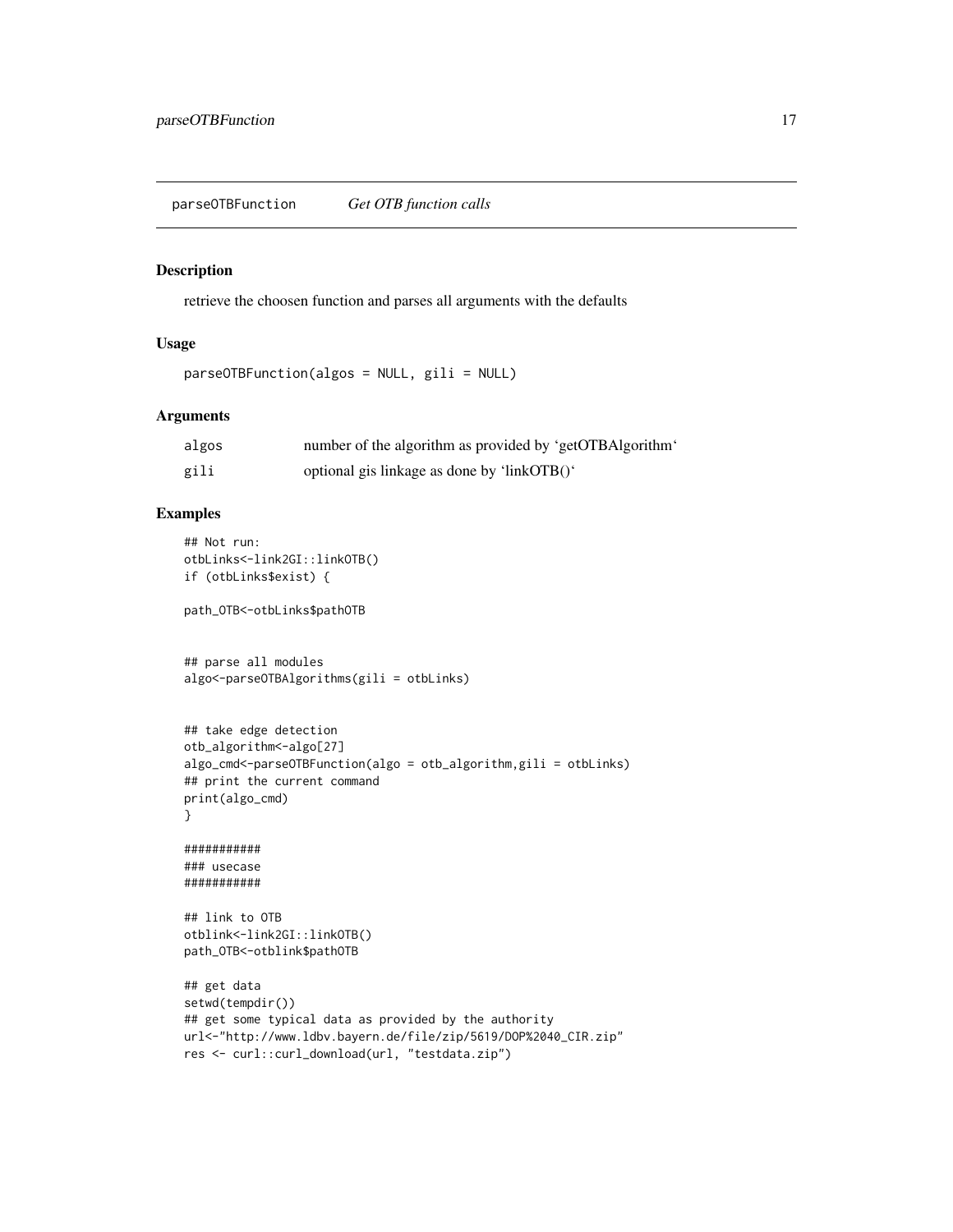```
unzip(res,junkpaths = TRUE,overwrite = TRUE)
## get all available OTB modules
algo<-parseOTBAlgorithms(gili = otblink)
## for the example we use the edge detection,
## because of the windows call via a batch file
## we have to distinguish the module name
ifelse(Sys.info()["sysname"]=="Windows",
algo_keyword<- "EdgeExtraction.bat",
algo_keyword<- "EdgeExtraction")
# write it to a variable
otb_algorithm<-algo[algo[]==algo_keyword]
# now create the command list
algo_cmd<-parseOTBFunction(algo = otb_algorithm,gili = otblink)
## define the current run arguments
algo_cmd$`-in`<- file.path(getwd(),"4490600_5321400.tif")
algo_cmd$`-filter`<- "sobel"
## create out name
outName<-paste0(getwd(),"/out",algo_cmd$`-filter`,".tif")
algo_cmd$`-out`<- outName
## generate full command
command<-paste(paste0(path_OTB,"otbcli_",otb_algorithm," "),
               paste(names(algo_cmd),algo_cmd,collapse = " "))
## make the system call
system(command,intern = TRUE)
##create raster
retStack<-assign(outName,raster::raster(outName))
## plot raster
raster::plot(retStack)
## End(Not run)
##+##
```
setenvGRASSw *Usually for internally usage, create valid 'GRASS GIS 7.xx' rsession environment settings according to the selected GRASS GIS 7.x and Windows Version*

#### Description

Initializes and set up access to 'GRASS GIS 7.xx' via the [rgrass7](#page-0-0) wrapper or command line packages. Set and returns all necessary environment variables and additionally returns the GISBASE directory as string.

<span id="page-17-0"></span>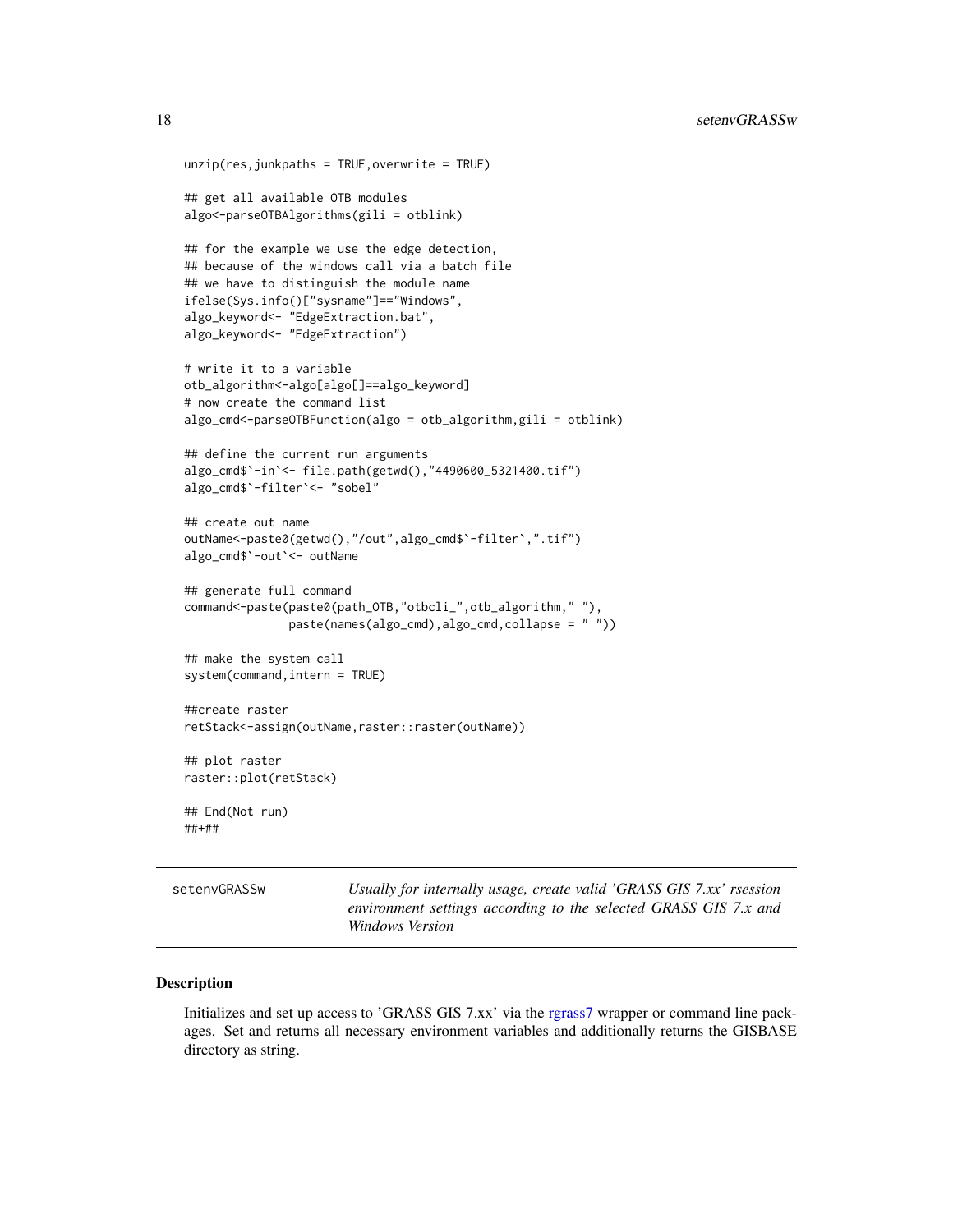#### <span id="page-18-0"></span>setenvOTB and the setenvolted by the setenvolted by the setenvolted by the setenvolted by the setenvolted by the setenvolted by the setenvolted by the setenvolted by the setenvolted by the setenvolted by the setenvolted by

#### Usage

```
setenvGRASSw(root_GRASS = NULL, grass_version = NULL,
  installation_type = NULL, jpgmem = 1e+06, quiet = TRUE)
```
#### Arguments

| root_GRASS        | grass root directory i.e. "C:\OSGEO4~1",                                                                                                  |
|-------------------|-------------------------------------------------------------------------------------------------------------------------------------------|
| grass_version     | grass version name i.e. "grass-7.0.5"                                                                                                     |
| installation_type |                                                                                                                                           |
|                   | two options "osgeo4w" as installed by the 'OSGeo4W'-installer and "NSIS" that<br>is typical for a stand_alone installtion of 'GRASS GIS'. |
| jpgmem            | jpeg2000 memory allocation size. Default is 1000000                                                                                       |
| quiet             | boolean switch for supressing console messages default is TRUE                                                                            |
|                   |                                                                                                                                           |

#### Author(s)

Chris Reudenbach

#### Examples

```
## Not run:
# set choosen'GRASS GIS' installation folders
setenvGRASSw(root_GRASS = "C:\\PROGRA~1\\QGIS2~1.18",
            grass_version = "grass-7.2.1",
            installation_type = "osgeo4W")
```
## End(Not run)

setenvOTB *Usually for internally usage, initializes and set up access to the 'OTB' command line interface*

#### Description

Initializes and set up access to the 'OTB' command line interface

#### Usage

setenvOTB(bin\_OTB = NULL, root\_OTB = NULL)

#### Arguments

| bin OTB  | string contains the path to the 'OTB' binaries                                        |
|----------|---------------------------------------------------------------------------------------|
| root_OTB | string contains the full string to the root folder containing the 'OTB' installation' |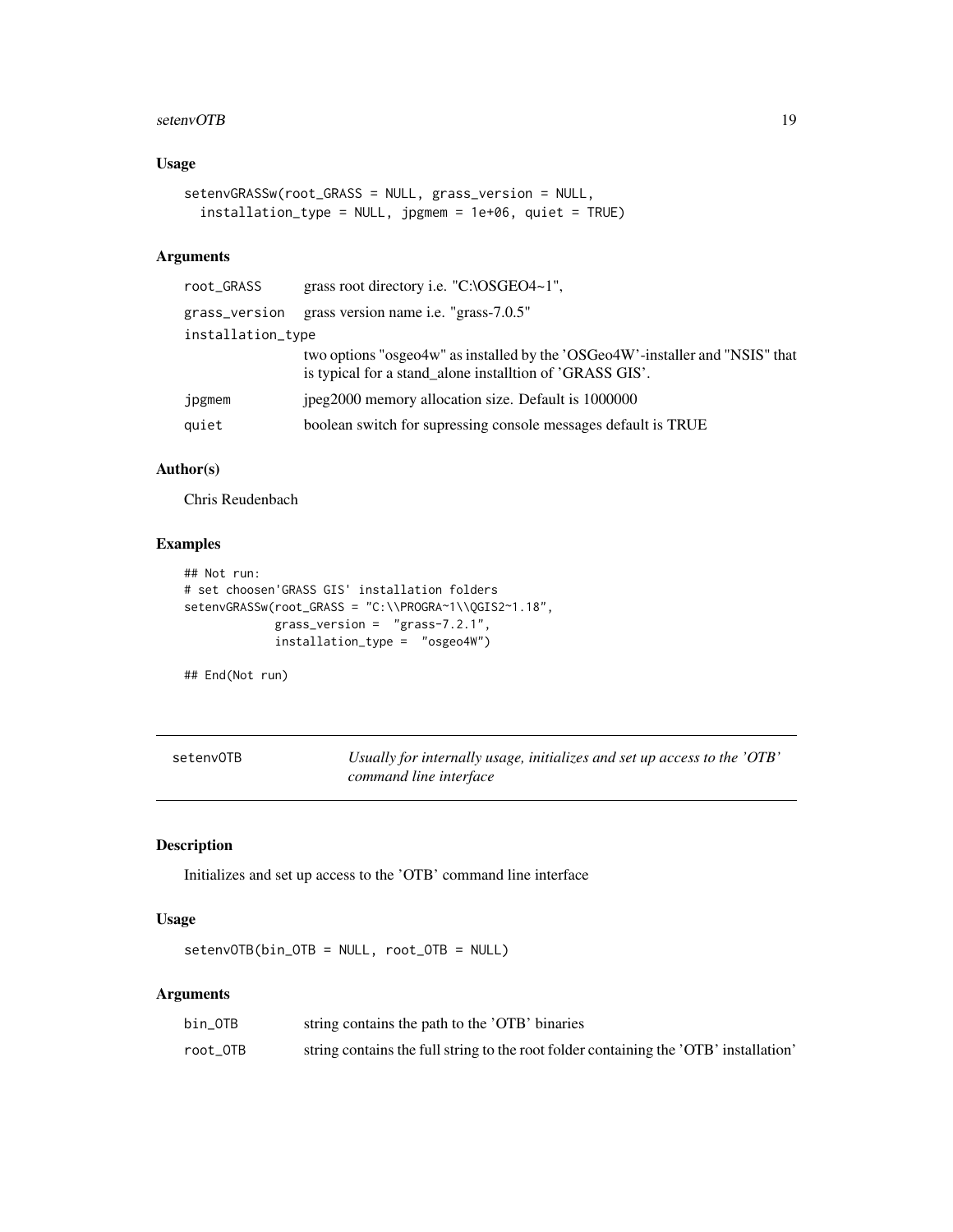#### <span id="page-19-0"></span>Value

Adds 'OTB' pathes to the enviroment and creates the variable global string variable otbCmd, that contains the path to the 'OTB' binaries.

#### Examples

```
## Not run:
## example for the most common default OSGeo4W64 installation of OTB
setenvOTB(bin_OTB = "C:\\OSGeo4W64\\bin\\",
         root_0TB = "C:\\\OSGeo4W64")
```
## End(Not run)

sf2gvec *Write sf object to GRASS 7 vector utilising an existing or creating a new GRASS7 environment*

#### Description

Write sf object to GRASS 7 vector utilising an existing or creating a new GRASS7 environment

#### Usage

```
sf2gvec(x, obj_name, gisdbase, location, gisdbase_exist = FALSE)
```
#### Arguments

| $\mathsf{x}$ | sf object corresponding to the settings of the corresponding GRASS container     |
|--------------|----------------------------------------------------------------------------------|
| obj_name     | name of GRASS layer                                                              |
| gisdbase     | GRASS gisDbase folder                                                            |
| location     | GRASS location name containing obj_name)                                         |
|              | gisdbase_exist logical switch if the GRASS gisdbase folder exist default is TRUE |

#### Note

have a look at the [sf](#page-0-0) capabilities to write direct to sqlite

#### Author(s)

Chris Reudenbach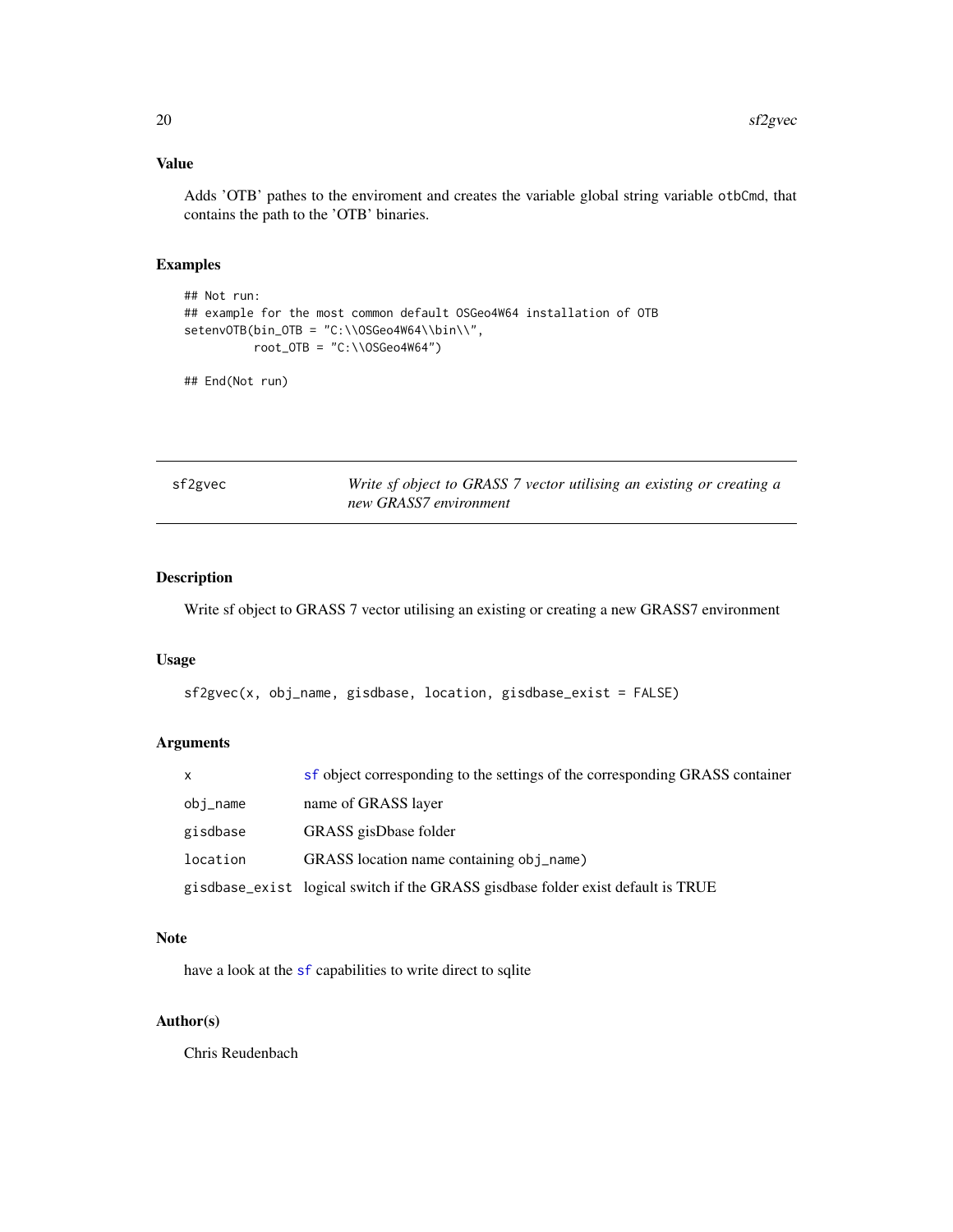#### sf2gvec 21

#### Examples

```
## Not run:
## example
# get meuse data as sf object
require(sf)
require(sp)
data(meuse)
meuse_sf = st_as_sf(meuse,
                  coords = c("x", "y"),
                   crs = 28992,
                   agr = "constant")
# write data to GRASS and create gisdbase
sf2gvec(x = meuse_s f,obj_name = "meuse_R-G",
          gisdbase = "~/temp3",
          location = "project1")
# read from existing GRASS
gvec2sf(x = meuse_sf,
          obj_name = "meuse_R-G",
          gisdbase = "~/temp3",
          location = "project1")
```
## End(Not run)